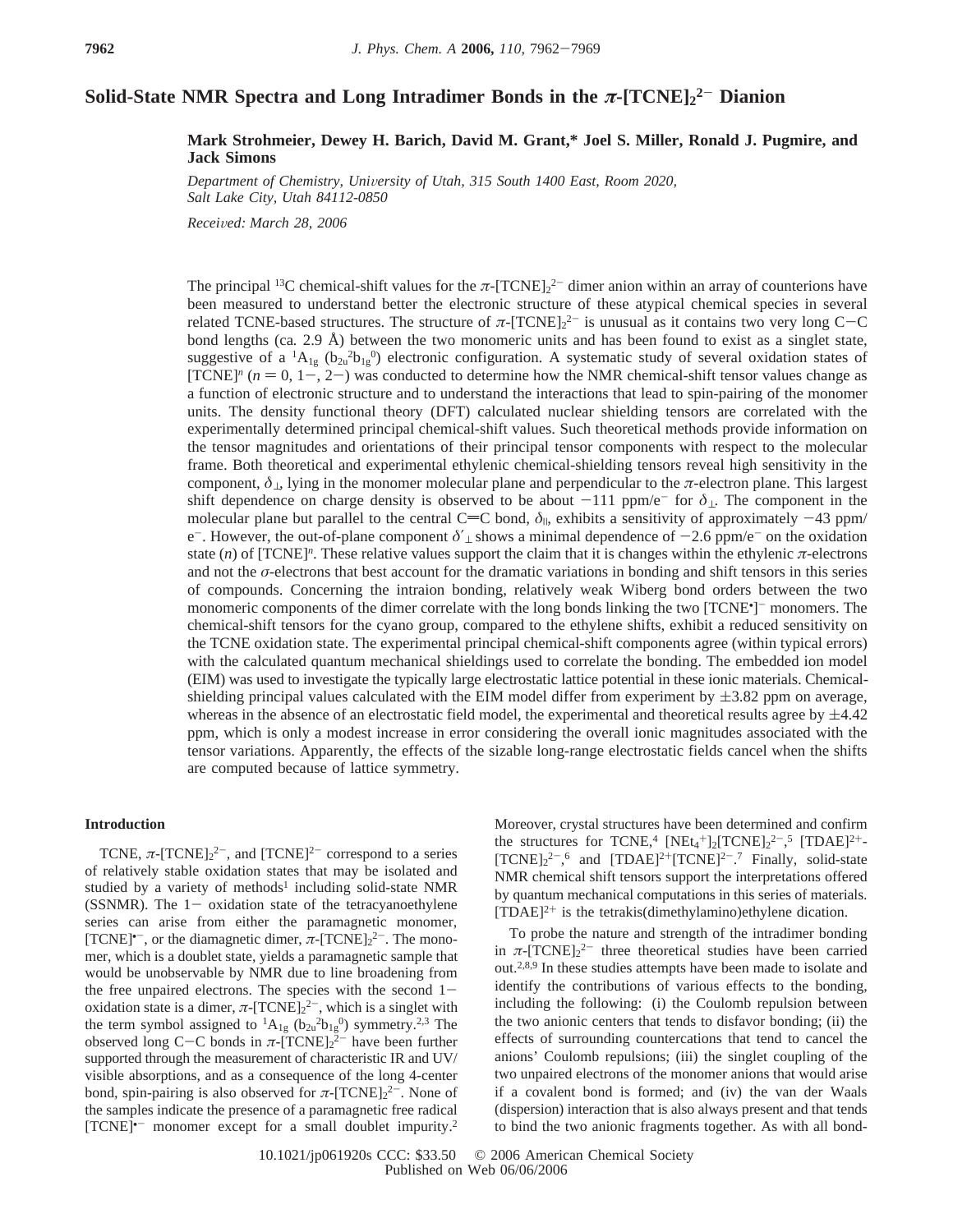

Figure 1. Orientation of the <sup>13</sup>C chemical-shift tensor with respect to the molecular frame. (a) Ethylenic carbon (Cethylenic) shift tensor orientation. Neutral TCNE is planar. However, in  $\pi$ -[TCNE]<sub>2</sub><sup>2-</sup> structures the cyanide groups are bent out of the nominal molecular plane by several degrees. Nevertheless, the overall molecular geometry at the ethylenic carbon can still be approximated as being planar and the nomenclature of in-plane and perpendicular components is used for all compounds for the sake of simplicity. (b) Cyano carbon  $(C_{\text{cyano}})$ shift tensor orientation. Note that the remainder of the TCNE molecule breaks the local axial symmetry of the cyano group.

forming events, the combination of all attractive forces (e.g, van der Waals and covalent bonding) and all repulsive forces (e.g., Coulomb and inner-shell valence/Pauli repulsion), when brought into balance, determines whether a minimum on the potential energy surface will or will not exist. For  $\pi$ -[TCNE] $_2$ <sup>2-</sup> these various contributions have been shown to produce net attraction but only when dispersion and covalent bonding are treated and when the interanion Coulomb repulsion is compensated by the effects of surrounding counterions.<sup>2,8,9</sup> Theoretical work also suggested that in the absence of any stabilization by nearby cations or by solvent stabilization there is no minimum on the  $\pi$ -[TCNE]<sub>2</sub><sup>2-</sup> potential surface. However, when counterions or strong solvation effects are present, theory has shown that a minimum (near  $3 \text{ Å}$ ) arises on this surface.<sup>2,8,9</sup>

It is worth noting that the equilibrium distance (ca. 2.9  $\AA$ ) found in the crystal structures is well below the carbon-carbon van der Waals distance of about 3.4 Å for closed shell molecules.<sup>10</sup> This unusually large decrease may be explained<sup>11,12</sup> by an offsetting of the Pauli repulsion induced by significant covalent spin-pairing of the electrons.

Using shielding tensors one can characterize both electronic and molecular structural features that are independent of other spectroscopic and theoretical methods. The theory of the NMR chemical-shielding is well understood and both ab initio and DFT methods correlate the corresponding experimental chemical-shift parameters with structure, conformation, bonding, and other molecular properties for a variety of organic, inorganic, and biochemical compounds.<sup>13-16</sup> Many <sup>13</sup>C principal chemicalshift components have been experimentally determined and constitute a formidable database to establish these trends.17 Several <sup>13</sup>C studies have investigated the effect of changes in *π*-bonds on olefinic and aromatic principal chemical-shift values, and general rules have been formulated for discussing these systems.<sup>18-20</sup> In-plane <sup>13</sup>C chemical-shift tensor components for aromatic or olefinic hydrocarbons in the region of the ethylenic bond and neighboring atoms exhibit an extensive sensitivity to *π*-electrons and the paramagnetic shielding spans more than a hundred ppm. These sizable shift variations arise from the magnetic field mixing of  $\pi$ - and  $\sigma^*$ -orbitals or  $\sigma$ - and  $\pi^*$ orbitals. The magnitude of the tensor shifts is proportional to the promotional energy, 1/∆*E*, as proposed by Ramsey.21 The nomenclature and the orientation of the principal components used throughout this publication are illustrated in Figure 1.

The presence of narrow NMR signals supports the existence of a diamagnetic dimer in contrast to the paramagnetic monomer, which would introduce very strong spin-spin interactions between the free electrons and the carbon nuclei with broadening and shifting of the NMR signal beyond detection limits.<sup>22,23</sup> This observation suggests that the long *π*-bond pairs the two electrons in the overlapping  $\pi^*$ -orbitals between the interacting components of the dimer. This conclusion agrees with that of Miller and co-workers,<sup>2</sup> using magnetic susceptibility and ESR to confirm the singlet state for the  $\pi$ -[TCNE]<sub>2</sub><sup>2-</sup> dimer species.

Typically, large variations in the shift tensors are observed whenever the structural differences are related to strong interactions (e.g., large energy gradients and large 1/∆*E* terms in the paramagnetic shielding expression).<sup>21</sup> For example, chemicalshift vs bond-length gradients of 300 ppm/Å are noted for the  $\pi$ -double bonds in acenaphthene.<sup>24,25</sup> In  $\sigma$ -single bonds shift gradients of up to 76 ppm/Å have been reported. Furthermore, <sup>13</sup>C shift tensor variations in methyl groups have been correlated with nonbonding, van der Waals interactions between the attached hydrogen atoms.29,30

The shielding gradient as a function of dimer distance for the most sensitive  $\delta_{\perp}$  component is only 7.49 ppm/Å, while the corresponding gradients for  $\delta'$ <sub>⊥</sub> and  $\delta_{\parallel}$  are essentially negligible in  $[TCNE]_2^2$ . These small gradients are 1 to 2 orders of magnitude smaller than those observed for typical single bonds.

Wave function energies, chemical shift tensors, and X-ray diffraction structures reflect a variety of physical properties, some related to lattice parameters more than others. Nonetheless, wave functions and chemical shieldings depend on similar energy considerations and both exhibit similar reliance on molecular motions. Conversely, the X-ray diffraction structural parameters arise from linear lattice displacements. Further, lattice parameters are dissimilar from average values arising from molecular motion. Fortunately, the average structure of  $\pi$ -[TCNE]<sub>2</sub><sup>2-</sup>, involving very weak and longer bonds, is still sensitive to the intradimer bond length of 2.9 Å obtained from X-ray diffraction. Chemical-shift tensors have been shown to depend also on valence and conformational angles. Shielding parameters are also sensitive to intra- and intermolecular effects arising from hydrogen bonding, nonbonding repulsions, and electrostatic field interactions.26-<sup>30</sup>

#### **Methods**

**X-ray Diffraction.** While the positions of the heavy atoms are readily obtained from the X-ray data, proton locations are less certain especially in microcrystalline powder samples. The less accurate hydrogen atom positions in the cations were optimized by using the B3LYP/D95\* level of theory.

**Solid-State 13C NMR.** Data were collected on a CMX-400 NMR spectrometer operating at 400.12 MHz for <sup>1</sup>H and at 100.62 MHz for 13C. All spectra are referenced relative to TMS via a secondary external reference to the high-frequency peak of adamantane at 38.6 ppm. Air-sensitive samples were packed under a nitrogen atmosphere into 7.5 mm o.d. rotors made from zirconia. Dry nitrogen was used as the spinning gas to avoid sample contamination with air.

Because of the absence of protons in TCNE, direct excitation of the 13C nuclei was used along with background suppression to eliminate a signal from the probe body.<sup>31,32</sup> TCNE has a <sup>13</sup>C longitudinal relaxation time  $(T_1)$  of nearly 15 min. Hence, a 15 min recycle delay was used to maximize signal-to-noise in a constant time experiment. The  $\pi/2$  pulse width for <sup>13</sup>C was 4.0  $\mu$ s. The total suppression of a sideband (TOSS)<sup>33</sup> spectrum was collected at a spinning speed of 4 kHz. The spinning speed was then lowered to 1850 Hz to collect a magic angle spinning (MAS) spectrum with a sufficient number of sidebands for accurate determination of the principal values of the chemicalshift tensors from the sideband patterns present in the spectrum. The spectral width was 55.249 kHz with 640 transients and 4096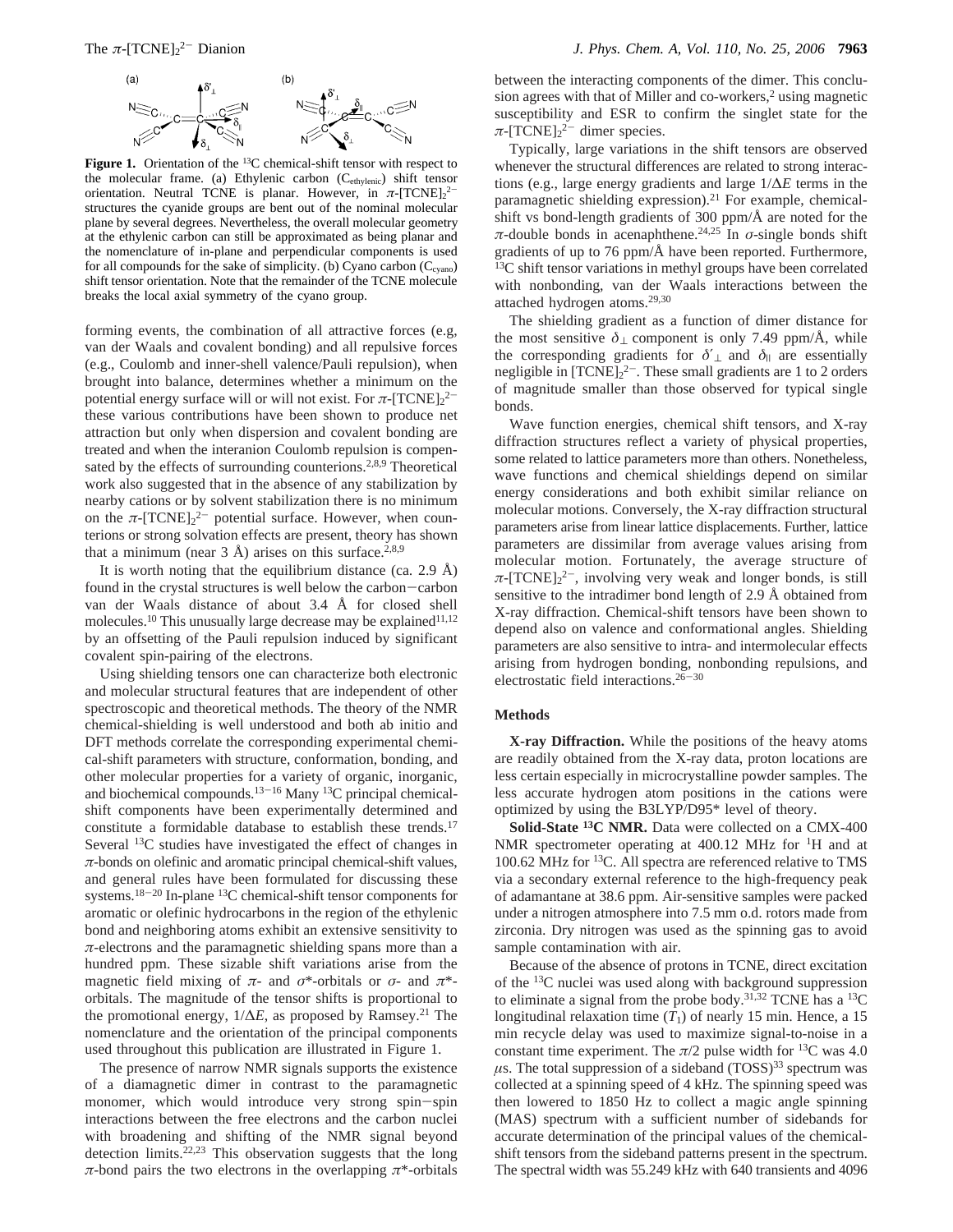**TABLE 1: Parameters of FIREMAT Experiments***<sup>a</sup>*

|                                    | $[NEt_4^+]_{2^-}$<br>[TCNE] <sub>2</sub> | $[TDAE]^{2+}$<br>$[TCNE]^{2-}$ | $[TDAE]^{2+}$<br>$\pi$ -[TCNE] <sub>2</sub> <sup>2-</sup> |
|------------------------------------|------------------------------------------|--------------------------------|-----------------------------------------------------------|
| spinning speed/Hz                  | 850                                      | 496                            | 780                                                       |
| spectral window<br>evolution/kHz   | 13.600                                   | 15.872                         | 12.480                                                    |
| spectral window<br>acquisition/kHz | 81.600                                   | 95.232                         | 74.880                                                    |
| transients                         | 5568                                     | 480                            | 5376                                                      |
| acquisition points                 | 5568                                     | 4802                           | 2978                                                      |
| increments                         | 16                                       | 32                             | 16                                                        |

 $a$  <sup>13</sup>C *π*-pulse widths were 9.4–10.4 *μ*s and <sup>1</sup>H *π*/2-pulse widths re 4.2–4.4 *μs* were 4.2-4.4 *<sup>µ</sup>*s.

acquisition points for both spectra. The  $\pi/2$  pulse width for <sup>1</sup>H was 4.4  $\mu$ s and the <sup>13</sup>C  $\pi$ -pulses were 8.4  $\mu$ s. Furthermore, two CP/MAS TOSS spectra with and without dipolar coupling were collected at a spinning speed of 4 kHz. A dephasing time of 42  $\mu$ s was employed to eliminate CH<sub>2</sub> and CH peaks and to aid spectral assignment. A total of 256 transients, each of 2048 acquisition points and a spectral width of 50.0 kHz, were collected for each TOSS spectrum. The experimental parameters employed in slow-spinning FIREMAT<sup>34</sup> experiments are summarized for all samples in Table 1.

**Data Analysis.** Data were transferred to a Sun Enterprise 3500 and analyzed with software developed in-house. The C-<sup>N</sup> carbons, as well as some cationic carbons, are dipolar coupled to the quadrupolar  $14N$  nuclei in the sample. This coupling introduces second-order effects in the isotropic spectrum introducing errors into the TIGER processing.35 Hence, the principal values for the 14N coupled carbons were estimated from a fit of the 2D FID.<sup>36</sup> Individual sideband patterns were extracted for all uncoupled resonances with TIGER processing and were fitted subsequently to a shift tensor model.

**Calculations.** Quantum mechanical computations were performed with Gaussian-98 and Gaussian-03 software.<sup>37</sup> The shielding tensor calculations used gauge invariant atomic orbitals<sup>38,39</sup> (GIAO) at the B3LYP/D95<sup>\*\*</sup> level of theory.<sup>40-43</sup> The theoretical shielding tensors were converted to the chemicalshift scale by using a linear fit of theory and experiment. The model compounds involved TCNE,  $\pi$ -[TCNE] $2^-$ , [TCNE] $2^-$ , acetonitrile, and ketenimine. A natural bond orbital (NBO) analysis was performed with use of NBO as implemented in Gaussian-03.44 Accurate shift tensor computations were performed by using the heavy-atom positions obtained from diffraction data rather than from quantum chemical geometry optimization.

#### **Results and Discussion**

**13C Solid-State NMR Spectra.** To understand the chemicalshift tensors in TCNE,  $\pi$ -[TCNE]<sup>2-</sup>, and [TCNE]<sup>2-</sup> the spectra were determined for several different crystal structures. The values for the central ethylenic and cyano carbons are summarized in Tables 2 and 3. The existence of a NMR signal in Figure 2 for  $[NEt_4^+]_2[TCNE]_2^{2-}$  indicates that the compounds are diamagnetic<sup>2</sup> in accord with the formation of the spin-paired valence electrons of the dimeric singlet  $\pi$ -[TCNE]<sub>2</sub><sup>2-</sup>.

To discriminate the CH and CH2 protonated carbon peaks of the cation from the ethylenic region of the spectra, dipolar dephased CP/MAS TOSS spectra of  $[NEt_4^+]_2[TCNE]_2^{2-}$  were recorded. The dipolar-dephased experiment eliminates the methylene peak at 52.6 ppm in Figure 2. The ethylenic resonance of the anion at 58.5 ppm and the methyl peak at 7.7 ppm are retained. The cyano carbons are absent in the spectra presumably because of the strong nitrogen dipolar coupling

**TABLE 2: Ethylenic Carbon Chemical-Shift Data***<sup>a</sup>*

| compd                                                       |       | $\partial_{\parallel}$ | $\delta'$ | $\sigma_{\rm iso}$ | $\delta_{\text{span}}^b$ | $\sigma_{\text{acentricity}}^c$ |
|-------------------------------------------------------------|-------|------------------------|-----------|--------------------|--------------------------|---------------------------------|
| TCNE (neutral)                                              | 218   | 92                     | 32        | 114                | 185                      | $-33$                           |
| $[NEt_4^+]_2[TCNE]_2^{2-}$                                  | 101   | 52                     | 27        | 60                 | 74                       | $-12$                           |
| $[NEt_4^+]$ <sub>2</sub> [TCNE] <sub>2</sub> <sup>2-1</sup> | 99    | 48                     | 28        | 58                 | 70                       | $-16$                           |
| $[TDAE]^{2+}[TCNE]_2^{2-}$                                  | 96    | 58                     | 30        | 61                 | 66                       | $-5$                            |
| $[TDAE]^{2+}[TCNE]_{2}^{2-}$                                | 97    | 56                     | 28        | 60                 | 69                       | $-7$                            |
| $[TDAE]^{2+}[TCNE]^{2-}$                                    | $-6$  | 10                     | 26        | 10                 | 32                       | 0                               |
| $[TDAE]^{2+}[TCNE]^{2-}$                                    | $-13$ | 8                      | 23        | 6                  | 36                       | 3                               |
|                                                             |       |                        |           |                    |                          |                                 |

*a* All values are in ppm from TMS.  $b \delta_{\text{span}} = \delta_{11} - \delta_{33}$ , when the principal values are ordered by  $\delta_{11}$  >  $\delta_{22}$  >  $\delta_{33}$ . *c*  $\delta_{\text{acentricity}} = \delta_{22}$  - $(\delta_{11} + \delta_{33})/2$ , when the principal values are ordered by  $\delta_{11} > \delta_{22}$ *δ*33.

**TABLE 3: Cyano Carbon Chemical-Shift Data***<sup>a</sup>***,***<sup>b</sup>*

| compd                        |     | ď   | $\delta_{\rm II}$ | $\delta_{\rm iso}$ | $\delta_{\text{span}}^c$ | $\delta_{\text{acentricity}}^{a}$ |
|------------------------------|-----|-----|-------------------|--------------------|--------------------------|-----------------------------------|
| <b>TCNE</b> monoclinic       | 209 | 199 | $-80$             | 109                | 288                      | 135                               |
| <b>TCNE</b> monoclinic       | 209 | 199 | $-80$             | 109                | 288                      | 135                               |
| $[TDAE]^{2+}[TCNE]_{2}^{2-}$ | 228 | 204 | $-74$             | 119                | 302                      | 127                               |
| $[TDAE]^{2+}[TCNE]_2^{2-}$   | 228 | 201 | $-75$             | 118                | 303                      | 125                               |
| $[TDAE]^{2+}[TCNE]^{2-}$     | 238 | 224 | $-53$             | 136                | 291                      | 132                               |
| $[TDAE]^{2+}[TCNE]^{2-}$     | 236 | 218 | $-54$             | 134                | 290                      | 127                               |
|                              |     |     |                   |                    |                          |                                   |

*<sup>a</sup>* All values are in ppm from TMS. *<sup>b</sup>* Principal shift values for the cyano carbon in  $[NEt_4^+]_2[TCNE]_2^{2}$  were not obtained, because of insufficient intensity of the resonances.  $c \delta_{\text{span}} = \delta_{11} - \delta_{33}$ , when the principal values are ordered by  $\delta_{11}$  >  $\delta_{22}$  >  $\delta_{33}$ . *d*  $\delta_{\text{acentricity}} = \delta_{22}$  - $(\delta_{11} + \delta_{33})/2$ , when the principal values are ordered by  $\delta_{11} > \delta_{22} >$ *δ*33.



**Figure 2.** The top spectrum shows a standard CP/MAS spectrum of  $[NEt<sub>4</sub><sup>+</sup>]<sub>2</sub> [TCNE]<sub>2</sub><sup>2-</sup> with a total suppression of sidebands (TOSS). The$ bottom spectrum used dipolar dephasing to eliminate peaks from CH<sub>2</sub> and CH carbons. The solid vertical line indicates the quaternary ethylenic carbon peak that is retained in the dipolar dephased spectrum. The peak at 52.6 ppm is assigned to the  $CH<sub>2</sub>$  carbons of the cation, since it is absent in the dipolar dephased spectrum.

(∼1.4 kHz) resulting in second-order line broadening and the wide sideband patterns. This leaves only a fraction of the intensity in the center-band that is observed in a TOSS spectrum. The spectrum of the neutral TCNE exhibits two sets of sidebands in Figure 3. The central carbon has an isotropic chemical shift,  $\delta_{\text{iso}}$ , of 114 ppm. The cyano carbon peak at 109 ppm exhibits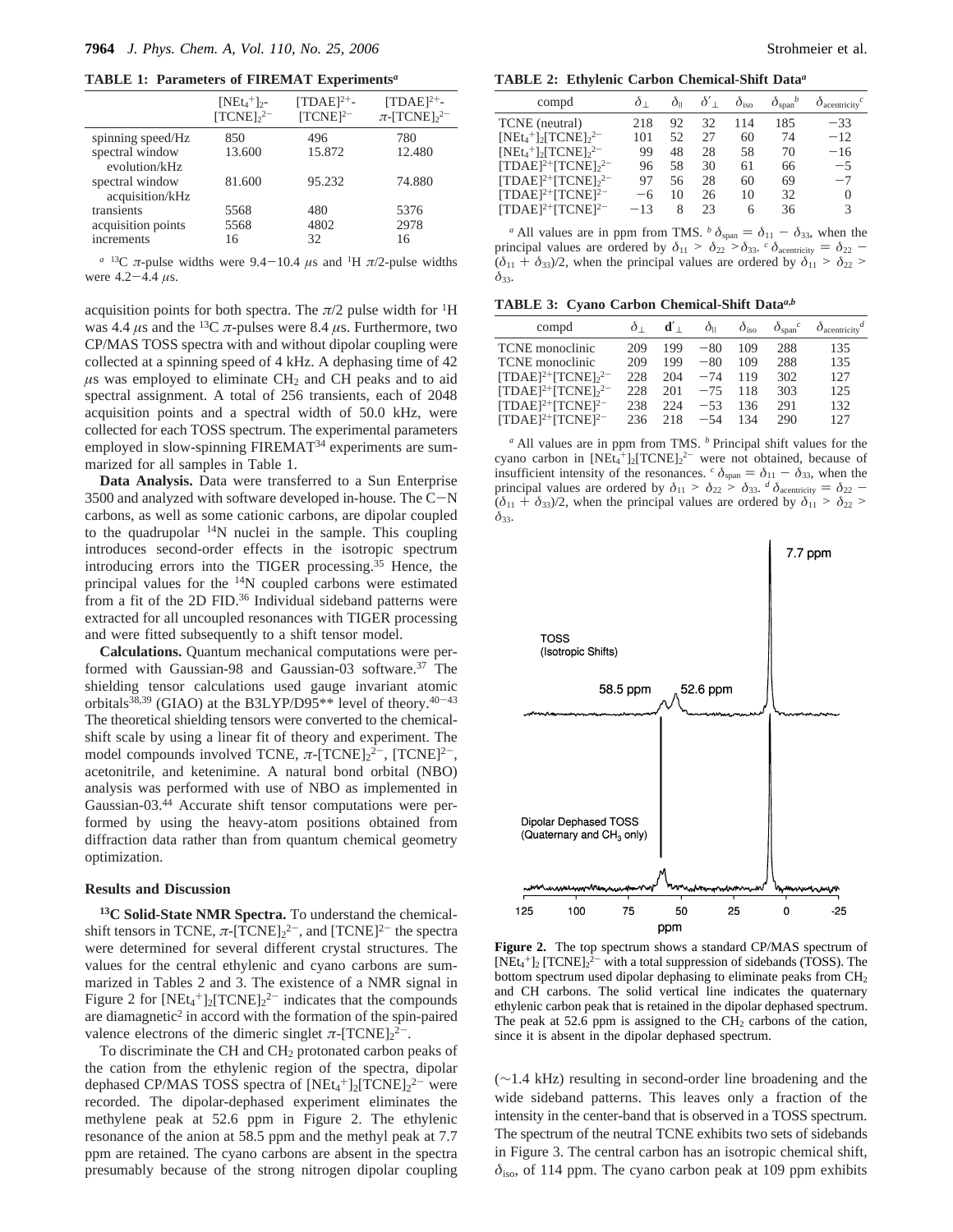

**Figure 3.** 13C CP/MAS spectrum of TCNE with a spinning speed of 1850 Hz. The inset shows the center bands of the two sideband pattern. The left one (114 ppm) is the central carbon of the TCNE, while the right two peaks (centered at 109 ppm) exhibit the 2:1 splitting of the CN carbons due to the coupling to the adjacent 14N. The larger area for the CN carbons is due to the presence of two CN carbons for each central carbon. The monoclinic crystal form of TCNE has two distinct CN carbons in the crystal structure, but they are degenerate in the NMR spectrum.



**Figure 4.** <sup>13</sup>C FIREMAT spectrum of  $[TDAE]^2$ + $[TCNE]^2$ -. On the left is the guide spectrum, the isotropic-only spectrum derived from the FIREMAT data set. To the right are the individual sideband patterns associated with each isotropic peak. The two bottom sideband patterns are those associated with the ethylenic carbons of the  $[TCNE]^{2-}$  anion.

the characteristic splitting of the  ${}^{13}C-{}^{14}N$  coupling as shown in the inset of Figure 3.36

FIREMAT experiments were acquired for [TDAE]<sup>2+</sup>- $[TCNE]_2^{2-}$ ,  $[NEt_4^{+}]_2[TCNE]_2^{2-}$ , and  $[TDAE]_2^{2+}[TCNE]_2^{-}$  to obtain chemical-shift tensor principal values. The [TDAE]<sup>2+</sup>- $[TCNE]^2$ <sup>-</sup> FIREMAT spectrum given in Figure 4 is discussed as an example. The isotropic guide spectrum exhibits six peaks on the left-hand side of Figure 4. The corresponding sideband

patterns for each isotropic resonance, which were extracted with TIGER processing, are shown on the right-hand side.<sup>34</sup> The isotropic peaks at 45 and 156 ppm can be assigned to the  $[TDAE]^{2+}$  methyl and ethylenic carbon positions, respectively. Both resonances are considerably broadened by the dipolar coupling to the neighboring 14N quadrupole. The two crystallographic positions for the ethylenic carbon and the cyano carbon of the  $[TCNE]_2^{2-}$  dimer are resolved at  $8 \pm 2$  and  $135 \pm 1$ <br>npm, respectively. The cyano carbon resonances reveal the ppm, respectively. The cyano carbon resonances reveal the distinctive two-to-one doublet structure of dipolar coupling between 13C and 14N. This second-order effect complicates somewhat the application of TIGER processing of these resonances. Nevertheless, TIGER sideband patterns for these resonances provide approximate solutions.

**Ethylenic 13C Shift Tensors.** Electron reduction of TCNE to  $\pi$ -[TCNE] $_2$ <sup>2-</sup> and to [TCNE]<sup>2-</sup> has a profound effect on the principal shift values of the central carbons. The orientation of the principal shift values in planar  $\pi$ -bonded systems, such as planar aromatic hydrocarbons and olefins, is proscribed by the local symmetry of the <sup>13</sup>C.<sup>18-20</sup> This local symmetry requires that principal components be oriented perpendicular to a molecular plane, as depicted in Figure 1. The  $\pi$ -[TCNE]<sub>2</sub><sup>2-</sup> deviate very slightly from planarity by a few degrees, hence, the dihedral angles observed in the crystal structures are rather small. The local symmetry of the dimer is assumed to be planar for the sake of simplicity. The terminal cyano groups in  $[TCNE]^{2-}$  are twisted by 90 $^{\circ}$  about the central ethylenic bond; however, local planar symmetry of the two sp<sup>2</sup> ethylenic carbons is retained. This configuration leaves the middle C-C bond as an essentially single *σ*-bond.

The experimental and theoretical principal shift components for the central carbons in TCNE,  $\pi$ -[TCNE] $2^{-}$ , and [TCNE]<sup>2-</sup> are described in Figure 5. The assignment of the principal components to  $\delta'$ <sub>⊥</sub>,  $\delta$ <sub>⊥</sub>, and  $\delta$ <sub>||</sub> is supported by excellent agreement between the experimental and theoretical shift tensors. Since only electronic currents perpendicular to a principal component contribute to the shift magnitude, the principal shift components represent a very sensitive spatially resolved description of the 3D electronic structure.<sup>45</sup> Thus, the  $\delta'$ <sub>⊥</sub> component is affected only by electron currents in the local  $sp<sup>2</sup>$  molecular plane, i.e., electrons that are located in the *σ*-bonds. As observed, this component is expected to be relatively insensitive to the oxidation state of TCNE as the *σ*-electrons are much less readily polarized. The in-plane components  $\delta_{\perp}$  and  $\delta_{\parallel}$  of the shift tensor mainly arise from paramagnetic orbital contributions and result from magnetic-field mixing of excited-state and ground-state wave functions that are connected by dipolar allowed transitions.<sup>46</sup>  $\pi$ -Electron orbitals are influenced most by close atoms. Ramsey21 discussed orbital paramagnetism using perturbation theory. The differences in occupancy of the weak  $\pi$ -bonds or low-lying *π*\* orbitals has a profound effect on the paramagnetic electron currents. Consequently, a dramatic effect on the inplane shift components is observed upon charge reduction.

The overall agreement in Figure 5 between experimental and calculated principal shift values is somewhat surprising considering the very large shift variations encountered in this study. The electronic structure must change appreciably to account for the magnitude of these structural and shielding variations. The experimentally observed shift in  $\delta_{\perp}$  and  $\delta_{\parallel}$  upon reduction is  $-111$  ppm/e<sup>-</sup> and  $-43$  ppm/e<sup>-</sup>, respectively. This is in good agreement with the DFT calculations that yield respective shifts of  $-115$  ppm/e<sup>-</sup> for  $\delta_{\perp}$  and  $-38$  ppm/e<sup>-</sup> for  $\delta_{\parallel}$ . Conversely, the theory and experimental values for  $\delta'$ <sub>⊥</sub> show a minimal dependence of  $-2.6$  and  $-0.72$  ppm/e<sup>-</sup> for the experimental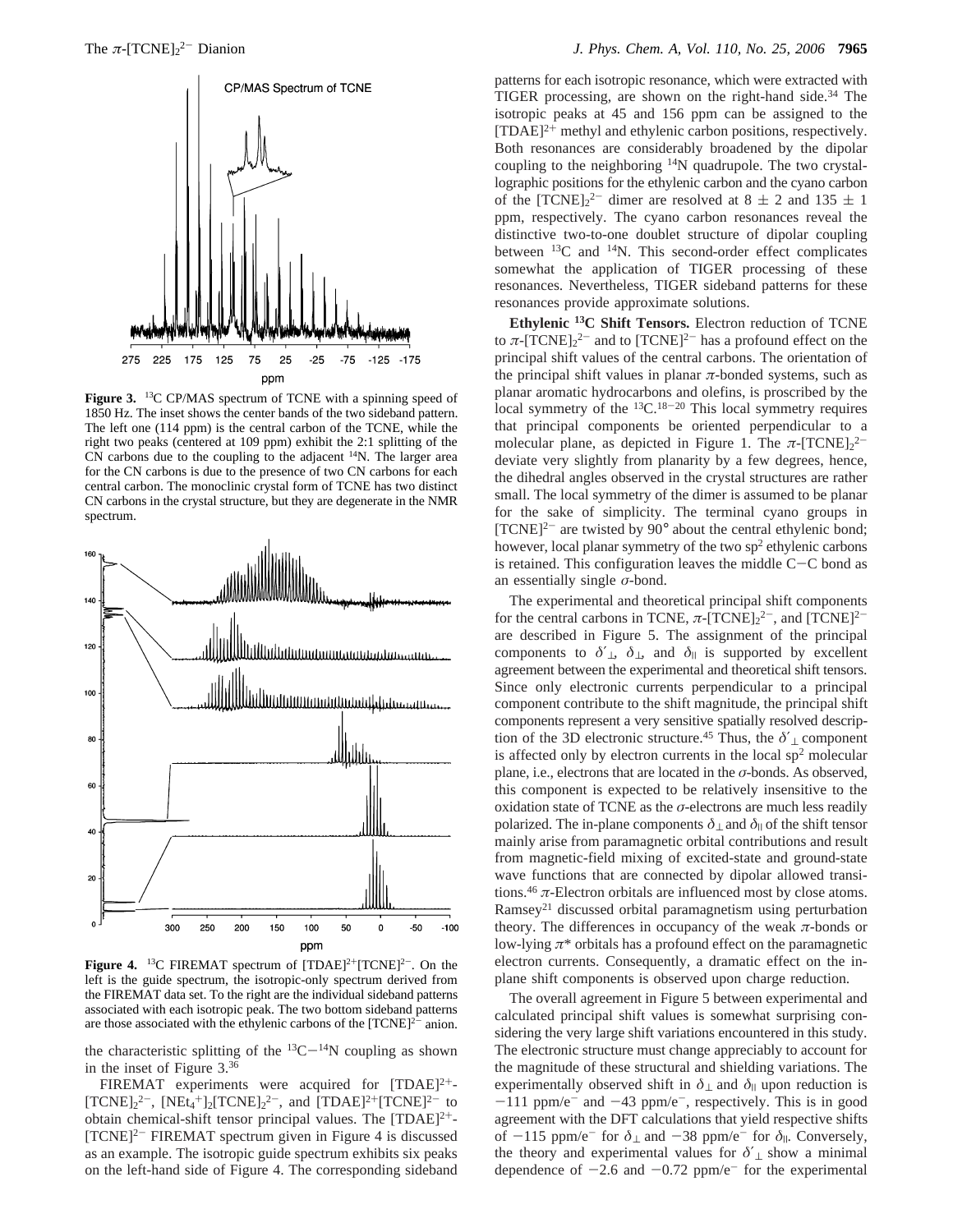

**Figure 5.** (a) Experimental and (b) theoretical ethlylenic <sup>13</sup>C principal shift components of TCNE oxidation states. Geometries of TCNE and [TCNE]<sup>2-</sup> were fully geometry optimized prior to shielding calculations. The intradimer distance in  $\pi$ -[TCNE]<sub>2</sub><sup>2-</sup> was fixed at 2.9 Å and all other parameters were geometry optimized. The calculated nuclear shielding values were converted to the chemical-shift scale by using an isotropic shift of 198 ppm for the bare nucleus and a scaling factor of  $-1.02$ .

and theoretical values, respectively. The span of the shift tensor is reduced appreciably going from TCNE to  $[TCNE]^{2-}$  as a result of quenching the  $\pi$ -orbital momentum with the corresponding consequence upon the paramagnetic shielding. Similar effects have been reported in the principal shift components in olefins and their metal complexes where the population of the *π*\*-orbital is altered by back-bonding from the metal center to the olefin.14,16

**Cyano 13C Shift Tensors.** Successive electron oxidation of [TCNE]<sup>2-</sup> to  $\pi$ -[TCNE]<sub>2</sub><sup>2-</sup> and then to TCNE also affects the principal shift values of the cyano carbons, although by a lesser amount than noted in the ethylene carbons. The 3-fold symmetry of an idealized cyano group in acetonitrile requires one of the principal axes of the chemical-shift tensor to be parallel and the remaining two degenerate axes perpendicular to the CN bond as depicted in Figure 1. Since the remaining TCNE molecular fragments break the axial symmetry of the CN bond, the two perpendicular orientations may be distinguished where  $\delta'$ <sub>⊥</sub> is assigned respectively to the orientation perpendicular to the TCNE molecular plane and  $\delta_{\perp}$  to the orientation in the molecular plane (see Figure 1). In an idealized triply bonded CN group, the paramagnetic shielding contributions quench for the orientation parallel to the CN bond, leaving only the diamagnetic shielding to determine the principal shift component  $\delta_{\parallel}$  along this direction. When a group with lower molecular symmetry is bonded to the cyano group the local axial symmetry is broken and consequently the two perpendicular components become distinguishable and modest paramagnetic contributions are introduced in  $\delta_{\parallel}$ . This shifts  $\delta_{\parallel}$  to higher frequencies and results in nondegenerate perpendicular components *δ*′⊥ and *δ*⊥. <sup>47</sup> Larger





 $(a)$ 

**Figure 6.** (a) Experimental and (b) theoretical cyano <sup>13</sup>C principal shift components of TCNE oxidation states and related acetonitrile and ketenimine. The monomer distance in  $\pi$ -[TCNE] $_2$ <sup>2-</sup> was fixed at 2.9 Å and all other parameters were geometry optimized. The calculated nuclear shielding values were converted to the chemical-shift scale by using an isotropic shift of 198.0 ppm for the bare nucleus and a scaling factor of  $-1.03$ .

effects are observed when the groups conjugate with the cyano *π*-electrons.19,48

The principal shift components of the cyano group indicate the different degrees of electron delocalization in the different TCNE oxidation states. The experimental and theoretical chemical-shift components of the model compounds are summarized in Figure 6. Here the shifts of acetonitrile and ketenimine serve as simplified limiting examples of the electronic structure of the cyano groups in TCNE. The quantitative agreement between model calculations and experimental values is remarkably outstanding. Geometry optimization of the X-ray structure affects the cyano  $\delta'$ <sub>⊥</sub> and  $\delta$ <sub>⊥</sub> shift tensor components; and the theoretical trends are preserved in Figure 6. This agreement reveals that the largest variation in the three TCNE species is observed in the  $\delta_{\parallel}$  component of the cyano tensor shifts. The  $\delta_{\parallel}$  component shifts to higher frequencies due to the diamagnetic shielding, as discussed above. Both the experimental shift components and the theoretical model follow the same trends. The paramagnetic shielding of the  $\delta_{\parallel}$  component upon electronic oxidation may be attributed to the reduced population of the molecular orbital of the C<sub>ethylenic</sub> $-C_{\text{cvano}} \pi$ -bond character and  $C \equiv N$  antibonding character. Population of this orbital delocalizes some of the additional electronic charge from the ethylenic carbons into the four cyano nitrogen atoms. This situation is comparable to ketenimine where the cyano carbon in  $[TCNE]^{2-}$  has similar theoretical principal components to those found experimentally.

**EIM Calculations.** The quantum mechanical embedded ion method (EIM) optimizes the crystal's atomic charges within the charge array specified by the diffraction data. The EIM<sup>49</sup> initially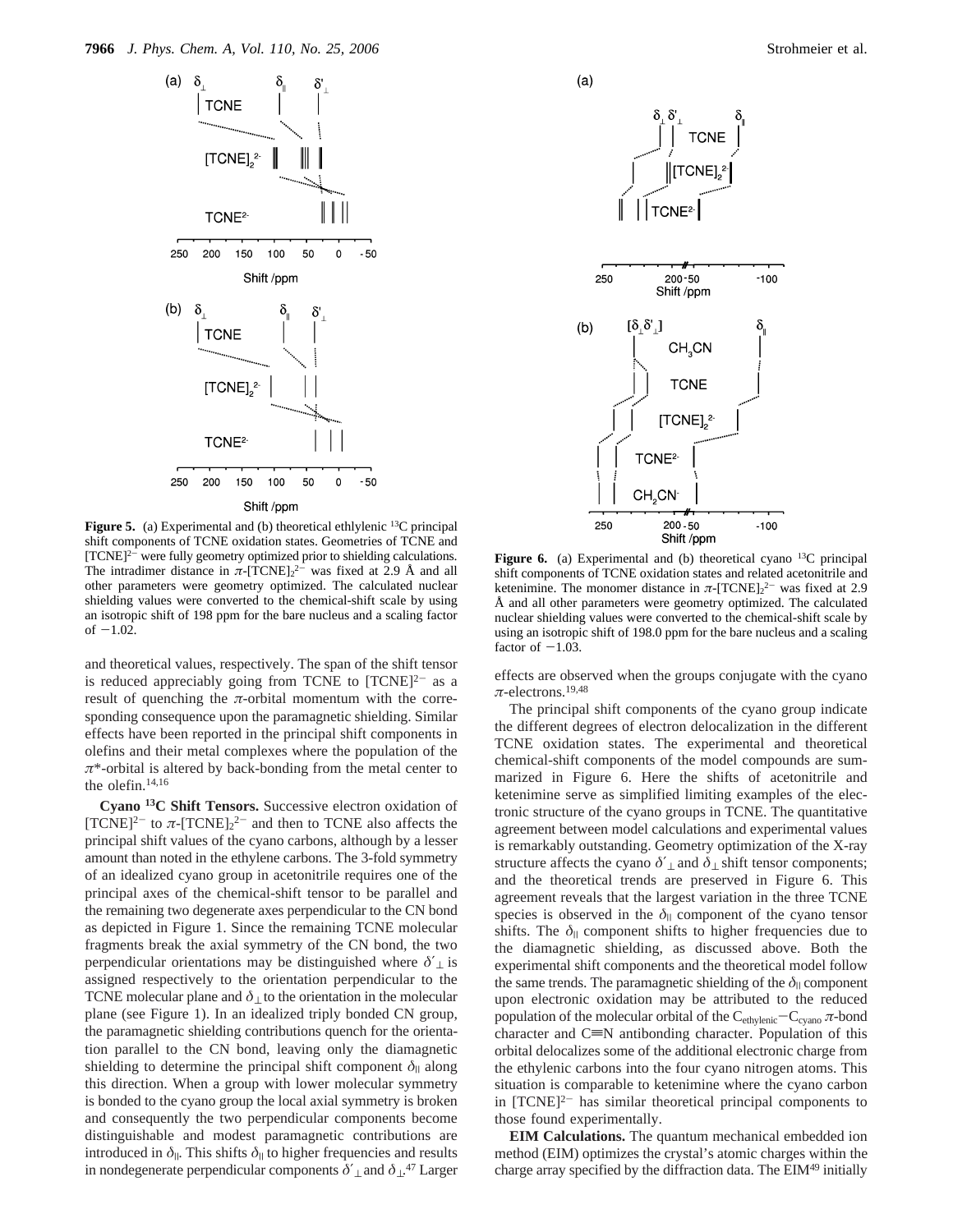

**Figure 7.** Calculated nuclear shieldings vs measured chemical-shift tensors in the icosahedral representation. The solid circles represent the NMR chemical shielding tensor values calculated with the EIM. The solid line is the best fit to these values and has a slope of  $-1.02$ and an intercept of 198 ppm. The open circles represent the calculated values from the oversimplified models of isolated molecules or anions.

employs point charges obtained from a natural population analysis $50,51$  (NPA). The method iterates the calculated point charges by using the theoretical approach of Ewald.<sup>52</sup> This method optimizes the position and electrostatic charges of the hydrogen atoms while adjusting the charges on the heavy atoms for the positions obtained for the diffraction data. These data reproduce the Madelung constant associated with the electrostatic potential and yield an array of partial atomic charges that are located at crystallographic nuclear positions. The EIM selfconsistent potential accounts for polarization and electrostatic lattice effects. This method has been shown to reproduce reliably the chemical-shift tensors of several ionic and hydrogen bonded species.<sup>53-56</sup>

The DFT Kohn-Sham orbitals and shielding tensors for<br>TCNE.  $[NEL^+]\circ [TCNE]_2^2$ .  $[TDAE]_2^2$  [TCNE]<sub>2</sub><sup>2</sup>. and TCNE,  $[NEt_4^+]_2[TCNE]_2^{2-}$ ,  $[TDAE]^2+[TCNE]_2^{2-}$ , and  $[TDAE]^{2+}[TCNE]^{2-}$  are first computed for these isolated systems. The EIM theoretical shielding tensors are then computed and compared to the corresponding experimental principal shifts. The asymmetric unit of the dimer dianions consists of one-half of the  $[NEt_4^+]_2[TCNE]_2^{2-}$  molecule<sup>5</sup> and one full  $[TDAE]^2$ <sup>+</sup> $[TCNE]_2$ <sup>2-</sup> molecule.<sup>6</sup> The latter only exhibits near inversion symmetry for the dianion in the  $[TDAE]^{2+}$ - $[TCNE]_2^2$  lattice. A few comments are appropriate for the icosahedral representation used in this discussion. While the Cartesian representation of shift and shielding tensors is used most frequently to evaluate different molecular orbitals, the icosahedral representation<sup>57</sup> allows for a more reliable procedure for comparing tensors because it preserves the appropriate metric of the problem. The calculated icosahedral nuclear shielding and the experimental icosahedral shift components of these two approaches are compared in Figure 7.

The linear regression equation of this plot has a slope of  $-1.02$  and an intercept of 198 ppm, which compares favorably with the expected slope of  $-1$  and intercept of 188 ppm, respectively. Only modest inconsistencies exist between calculated shieldings with use of the icosahedral<sup>57</sup> and Cartesian methods. The icosahedral distance (a root-mean-squared quantity)<sup>57</sup> between calculated and experimental values is  $\pm$ 4.42 or  $\pm$ 3.82 ppm when the charge array is neglected or included by using EIM, respectively. The quality of the shielding tensors calculated with both methods is comparable to calculations on systems with high symmetry and/or weak lattice effects.<sup>58-61</sup> As the ionic charges are large the high symmetry alternative offers the most likely explanation of the modest differences.

Furthermore, the general gradient approximation in B3LYP may not account for the dynamic electron correlation and



**Figure 8.** Natural charges and Wiberg bond orders computed for the geometry optimized B3LYP D95\*\* wave functions. The intradimer distance in  $\pi$ -[TCNE]<sub>2</sub><sup>2-</sup> was set to 2.9 Å. Bond orders are given in italics. Note the charges add to  $0, 2-$ , and  $2-$  for the respective species. Only the unique charges and bond orders are presented and symmetry may be used to determine the other parameters in the isolated molecules and ions.



**Figure 9.** Natural charges and Wiberg bond orders computed for [TCNE],  $[TCNE]_2^{2-}$ , and  $[TCNE]_2^{2-}$  with the  $[NEt_4]^+$  and  $[TDAE]_2^{2+}$ cations, using the EIM B3LYP D95\*\* wave functions. The respective crystal structures were used to generate the point charge arrays and for molecular geometries. Bond orders are given in italics. Only the unique charges and bond orders of the anions in the asymmetric unit are presented.

completely neglects dispersion forces that may be encountered in stacks of [TCNE]<sup>•--62</sup> However, the excellent agreement of experimental shifts with both theoretical shielding models indicates that dispersion forces and stacking effects apparently have only a small perturbation on the calculated shielding values considering the accuracy of the experiment and shielding tensor calculations.

**Population Analysis.** To interpret the differences in electronic structures among the species examined here, a natural population analysis (NPA) charge and bond-order treatment was performed for the EIM and isolated molecule calculations, respectively.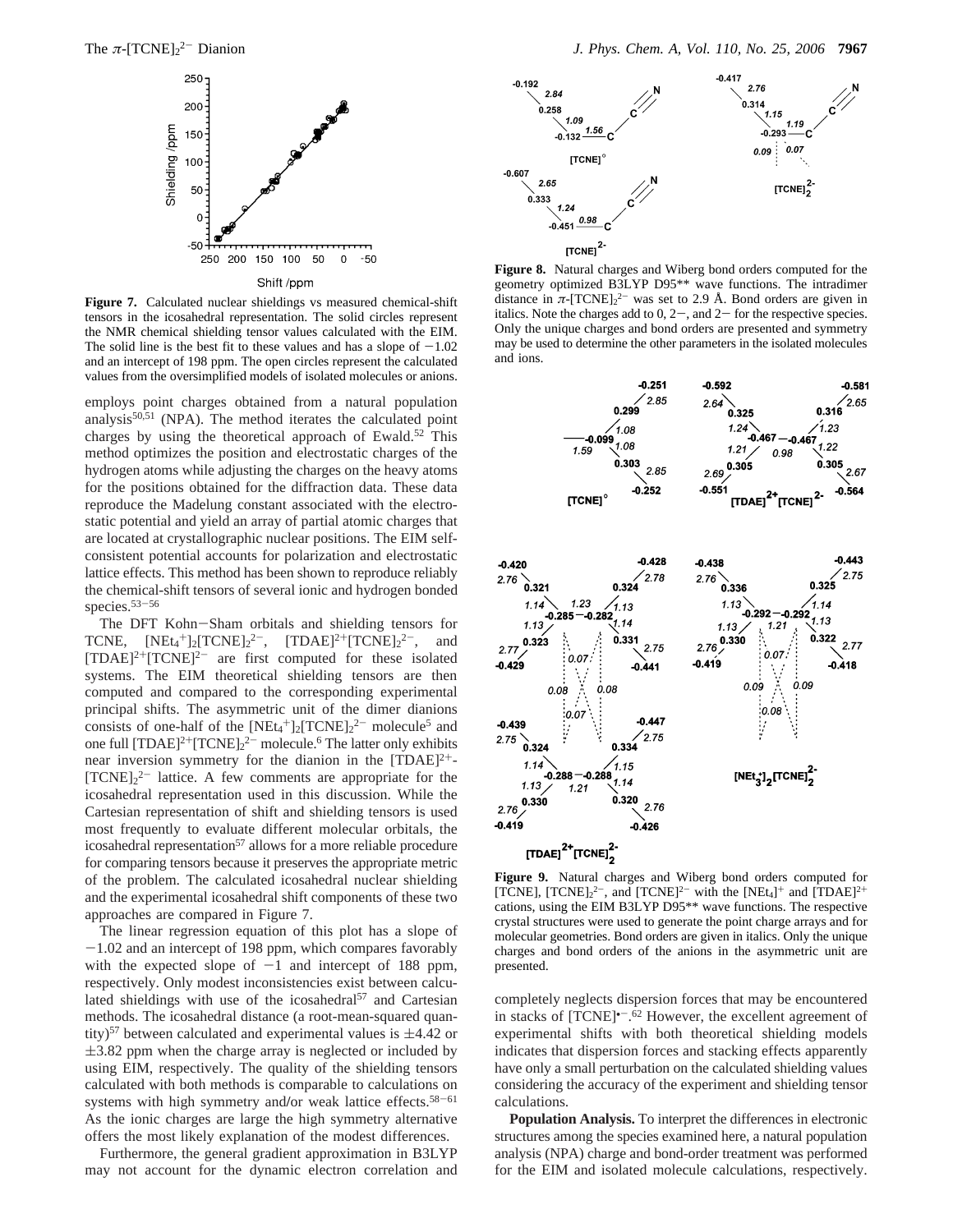

the LUMO and the top three HOMOs. In this work the energies for the respective molecular orbitals are reported for  $B_{1g}$ ,  $B_{3u}$ ,  $B_{2u}$ , and  $A_g$ in the EIM-DFT lattice.

We should stress that DFT cannot account for the van der Waals stabilization that earlier theory has shown<sup>2</sup> is needed to compute accurate bond energies in long bonds, thus such a bond-order analysis is likely to underestimate the interanion attractive forces. The theoretical NPA point charges and the Wiberg bond orders in the natural atomic orbital basis (NAO) are given in Figure 8 for the isolated molecules. It is apparent from Figure 8 that the bond order of the central C-C bond decreases upon reduction from 1.56 for TCNE to 0.98 for  $[TCNE]^{2-}$ . In addition, an increase in  $C_{\text{ethylenic}}-C_{\text{cyano}}$  bond order from 1.09 to 1.24 and a decrease in C $\equiv$ N bond order from 2.84 to 2.65 are observed, respectively, going from from  $TCNE^{\circ}$  to  $[TCNE]^{2-}$ . The trends in natural Wiberg bond orders are in accord with the interpretation of the effects observed for the experimental shift components. The bond orders in Figure 8 of the components of the intradimer bond are 0.09 and 0.07, respectively. The sum of these four rather low bond orders accumulates to a significant overall intradimer bond order of 0.32 when all four ethylenic intradimer connections are considered. As noted earlier, this total bond order probably underestimates the strength of the intraanion attraction because the DFT calculations minimize important dispersive van der Waals interactions.8,9 Furthermore, the negative partial atomic charges on the central ethylenic carbons and on the cyano nitrogen increase upon electronic reduction whereas the positive partial atomic charge on the cyano carbon remains approximately constant.

The theoretical chemical shielding and charge changes are given in Figure 9 for the EIM electrostatic model. Note that the dimer with cations,  $[TDEA]^{2+}$ , shows a slight break in the symmetry of the theoretical bond orders and charge density as confirmed by a slight break in the inversion symmetry of the chemical shielding values.

**LUMO and HOMO Results.** As indicated previously, it is usually the LUMO and HOMO that influence the chemical shielding tensors the most because of the close separation of these occupied and unoccupied orbitals and their effect upon the 1/∆*E* promotion term of Ramsey.21 A visual portrayal of the atomic orbital structural arrangements of the MOs and EIM-DFT energies for the  $B_{1g}$  LUMO and the three highest occupied MOs [i.e.,  $B_{2u}$ ,  $B_{3u}$ , and  $A_g$ ] are given in Figure 10. The illustration in Figure 10 along with spectroscopic, crystallographic, and NMR results provides an overall consistent description of the  $\pi$ -[TCNE]<sub>2</sub><sup>2-</sup> dimer. All three HOMOs B<sub>3u</sub>,  $B_{2u}$ , and  $A_{g}$  are responsible for the net intradimer interaction energy. While the  $B_{3u}$  orbital has a node perpendicular to the long bond and hence antibonding in character, the  $A_g$  and  $B_{2u}$ orbitals show sizeable amplitudes between the monomers and both contribute significantly to the bonding of the two ions.

### **Conclusions**

The principal components of the chemical-shift tensors of the ethylenic and cyano carbon positions in TCNE,  $\pi$ -[TCNE] $_2$ <sup>2-</sup>, and  $[TCNE]^{2-}$  have been measured in several crystal structures with the FIREMAT experiments. Systematic EIM-DFT shielding tensor calculations allow for the orientation of the principal chemical-shift values in the molecular frame and for a more detailed discussion of the oxidation states of TCNE. The components of the shift tensor of the ethylenic carbon in-plane with the approximate local symmetry reveal a substantial sensitivity to the population of the  $\pi^*$  orbital. This is due to the paramagnetic nuclear shielding that results from mixing ground-state *σ* and excited-state *π*\* orbitals in the external magnetic field. The cyano carbon shift tensor components are also affected by oxidation states of TCNE. The most significant effect is observed for the shift tensor component parallel to the CN bond. This is due to the incomplete cancellation of the paramagnetic shielding of the two CN  $\pi$ -bonds. The degree of quenching of the paramagnetic shielding contribution may be related to the C<sub>ethylenic</sub>-C<sub>cyano</sub> and the C-N bond orders.

The effect of polarization and electrostatic intermolecular interactions in the molecular ionic crystals on the theoretical ethylenic and cyano shielding tensors is also investigated. Theoretical shielding tensors computed with the EIM method to simulate the surrounding countercation lattice and for the isolated molecules both reveal excellent agreements with the experimentally observed principal shift values. The isolated molecule data are comparable to those obtained with the EIM approach despite the ionic character of the compounds and despite neglect of dispersion forces and exchange due to stacking of  $\pi$ -[TCNE]<sub>2</sub><sup>2-</sup> dimers with the EIM. The cations apparently provide canceling electrostatic field vectors.

Systematic shielding tensor calculations as a function of intradimer distance in  $\pi$ -[TCNE]<sub>2</sub><sup>2-</sup> reveal only small shift tensor differences in both the isolated species and EIMcomputed ethylenic shielding tensors. These insensitive shielding tensors seem to correlate with the rather flat potential energy curve for the relevant intradimer distance in  $\pi$ -[TCNE]<sub>2</sub><sup>2-</sup>.

**Acknowledgment.** Helpful discussions with Juan J. Novoa (Barcelona) are gratefully acknowledged. This work was supported by Basic Energy Sciences, U.S. Department of Energy, through grants DE-FG03-94ER14452 and DE-FG03-93ER45504. Computer resources were provided by the Center for High Performance Computing at the University of Utah. We thank Rico Del Sesto, Michelle L. Taliaferro, and Elaine B. Vickers for preparing these samples.

#### **References and Notes**

(1) Dixon, D. A.; Miller, J. S. *J. Am. Chem. Soc.* **<sup>1987</sup>**, *<sup>109</sup>*, 3656- 3664.

(2) Del Sesto, R. E.; Miller, J. S.; Lafuente, P.; Novoa, J. J. *Chem. Eur. J.* **<sup>2002</sup>**, *<sup>8</sup>*, 4894-4908 and references therein.

(3) Lu¨, J.-M.; Rosokha, S. V.; Kochi, J. K. *J. Am. Chem. Soc.* **2003**, *<sup>125</sup>*, 12161-12171.

(4) Druck, U.; Guth, H. *Z. Kristallog.* **1982**, *161*, 103.

(5) Fox, J. R.; Foxman, B. M.; Guarrera, D.; Miller, J. S.; Calabreses, J. C.; Reis, A. H., Jr. *J. Mater. Chem.* **<sup>1996</sup>**, *<sup>6</sup>*, 1627-1631.